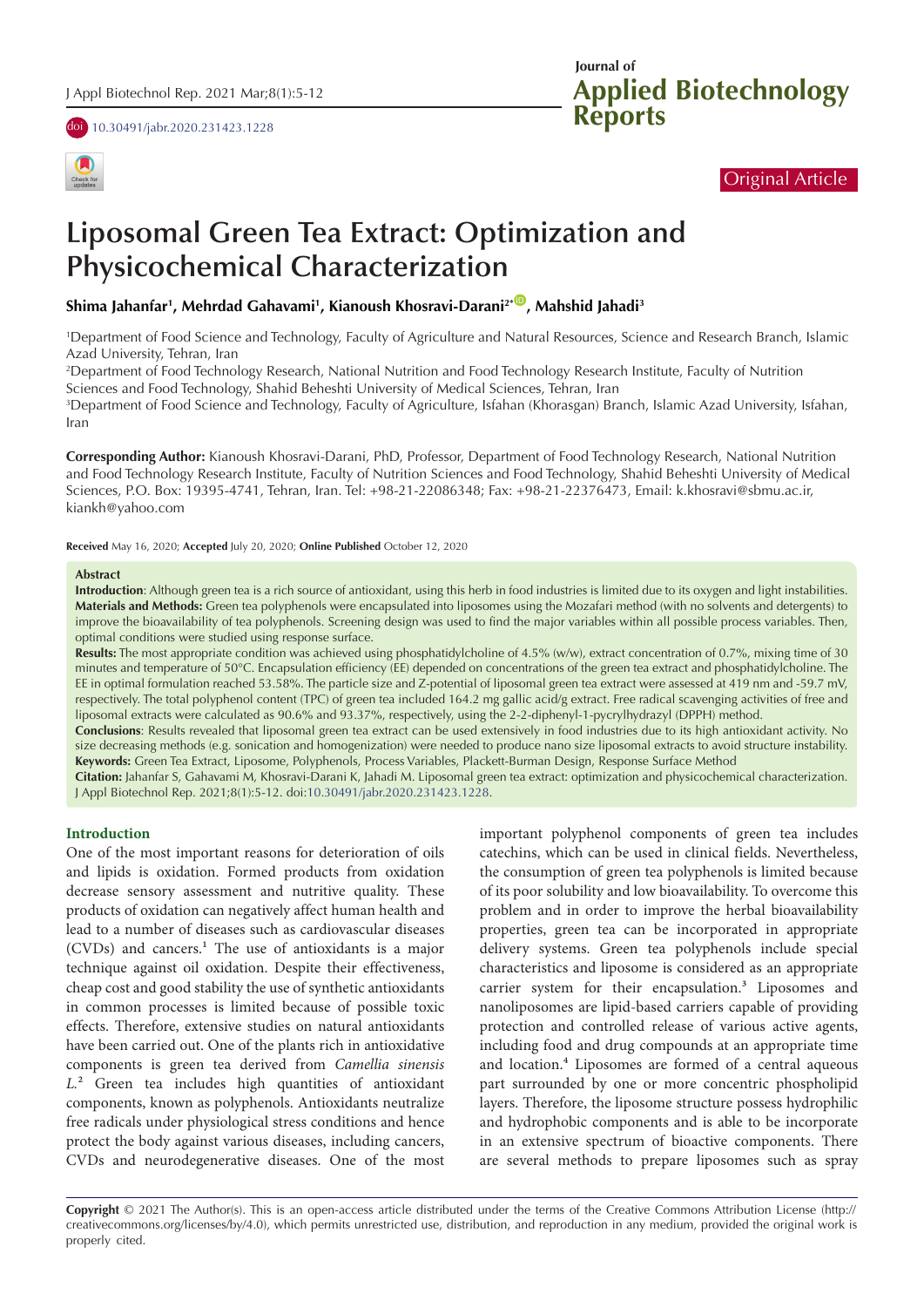drying, hydration of a thin lipid film and the solvent injection technique.5 One of the regular methods to produce liposomes is the heating method developed by Mozafari. This method is based on the hydration of the phospholipid components in an aqueous solution containing 3% (vol) glycerol. Temperatures, depending on presence or absence of cholesterol, shift between 60 and 120°C, respectively. Glycerol in liposome structures is a water soluble compound, which prevents coagulation and sedimentation of the lipid vesicles and hence increases lipid vesicle stability.<sup>6</sup> This method can be used at large-scales in one step with no use of toxic solvents and detergents.<sup>7</sup> Noudoost et al prepared liposomes containing green tea extract by thin film layer method. The results determined that liposome containing green tea polyphenols had significantly more antioxidant activity than free extract.<sup>8</sup> Naghavi et al used of green tea liposomes for developing shelf life of fresh orange and pomegranate juices. The results showed, the destruction of ascorbic acid during storage significantly reduced. The main reason this effect was antioxidant green tea extract incorporated into liposome.<sup>9</sup> Lu et al reported liposomes containing green tea extract had more antioxidant properties than free green tea extract.10 A report showed microencapsulated green tea extract had more stability and the antioxidant capacity of the mango drink than the non-encapsulated powder at the end of the storage period.<sup>11</sup> In all previous reports, common methods applied organic solvents or detergents during their manufacture causes toxicity and instability of liposome structure.<sup>6</sup> Removal of residual solvent as an additional time and cost consuming process can not be done completely.<sup>12</sup> According to above mentioned gap of research, the purpose of this research was application of liposome to encapsulate natural antioxidant of green tea extract via Mozafari method to increase the oxidation resistance and improve the storage time of tea polyphenol. In this method, has not use any organic solvents or detergent. Lasic et al. explained phospholipid bilayers normally trend to be as a flat surface and to curve them, energy is required.<sup>13</sup> In Mozafari method, the needed energy provides by heating energy during production liposome and stirring process that cause to homogeneous distribution of the ingredients.<sup>12</sup> It should be noted, in this research, did not use of any method for particle size reduction (e.g. sonication, homogenization or extrusion). This matter caused to reduce executive stages, as well as to be economic. Using of high stress and pressure, can destroy the membrane of liposome. In this study, operational process conditions were optimized, and the physicochemical properties of tea polyphenol liposome were measured. Rasti et al investigated the oxidative and

physical stability of liposomes and nanoliposomes containing docosahexaenoic and eicosapentaenoic acid, prepared by the thin film hydration technique and Mozafari method. They found, prepared liposomes by Mozafari method, duo to the smaller size of the particles and increasing surface charge had more physical and oxidative stability.14

# **Materials and Methods**

# *Materials*

Green tea plant (*Camellia sinensis*) of the *Theaceae* family was purchased from Isfahan province, Iran. Lecithin (99%, granular phosphatidylcholine) was purchased from Across, USA. Ethanol, glycerol, 2-2-diphenyl-1-pycrylhydrazyl (DPPH) and Folin-Ciocalteu reagent were provided by Merck, Germany.

### *Preparation of the Green Tea Extract*

Fresh green tea leaves were collected from tea gardens of Mazandaran province, Iran. These were sorted, washed and dried under sunlight. Dried tea leaves were crushed using a blender and sieved using 70/100 mesh sieve-set.<sup>15</sup> Extraction was carried out by mixing 100 g of the green tea powder in 1000 mL of 70% ethanol in distilled water. The mixture was agitated for 24 hours at 40°C and the extract was separated by filtration. To achieve a concentrated extract, the extract was evaporated at 40°C using an oven. Then, the extract was transformed to powder at -50°C using freeze dryer and stored at -18°C in air-tight dark bottles until use.<sup>16</sup>

#### *Liposome Preparation*

In this study, the Mozafari method was used to prepare liposomes containing green tea extracts. One of the most important advantages of this method includes the production of liposomes without using solvents or detergents.<sup>12</sup> Furthermore, this method does not use homogenization or sonication methods for decreasing liposomal particle sizes, which may destruct liposome structure. In [Table 1](#page-1-0), various independent variables are shown. At first, the green tea extract (0.7–2%) was dissolved in distilled water. Then, phosphatidylcholine (2.5–4.5%) and glycerol (3% v/v) were added to the solution and agitated 1000 rpm for various time intervals of 30–60 minutes at 50–70°C. This mixture was set at room temperature for 1 hour to increase stability of the liposomes. The formula was stored at 4°C in dark bottles under nitrogen gas.

Central Composite Design (CCD) and the Expert Design software v.10 were used to analyze data. Levels of variables and experiment design are listed in [Table 1.](#page-1-0) In this study,

<span id="page-1-0"></span>**Table 1.** Independent Variables in Liposome Preparation for Encapsulation of Green Tea Extract

| Variable                              |      | <b>References</b> |      |      |
|---------------------------------------|------|-------------------|------|------|
|                                       | $+a$ | $\bf{0}$          | $-a$ |      |
| Phosphatidylcholine concentration (%) | 5.5  | 3.5               | 1.5  | 9,10 |
| Extract concentration (%)             | 2.65 | 1.35              | 0.05 | 10   |
| Mixing temperature $(^{\circ}C)$      | 80   | 60                | 40   |      |
| Mixing time (min)                     | 75   | 45                | 15   | 14   |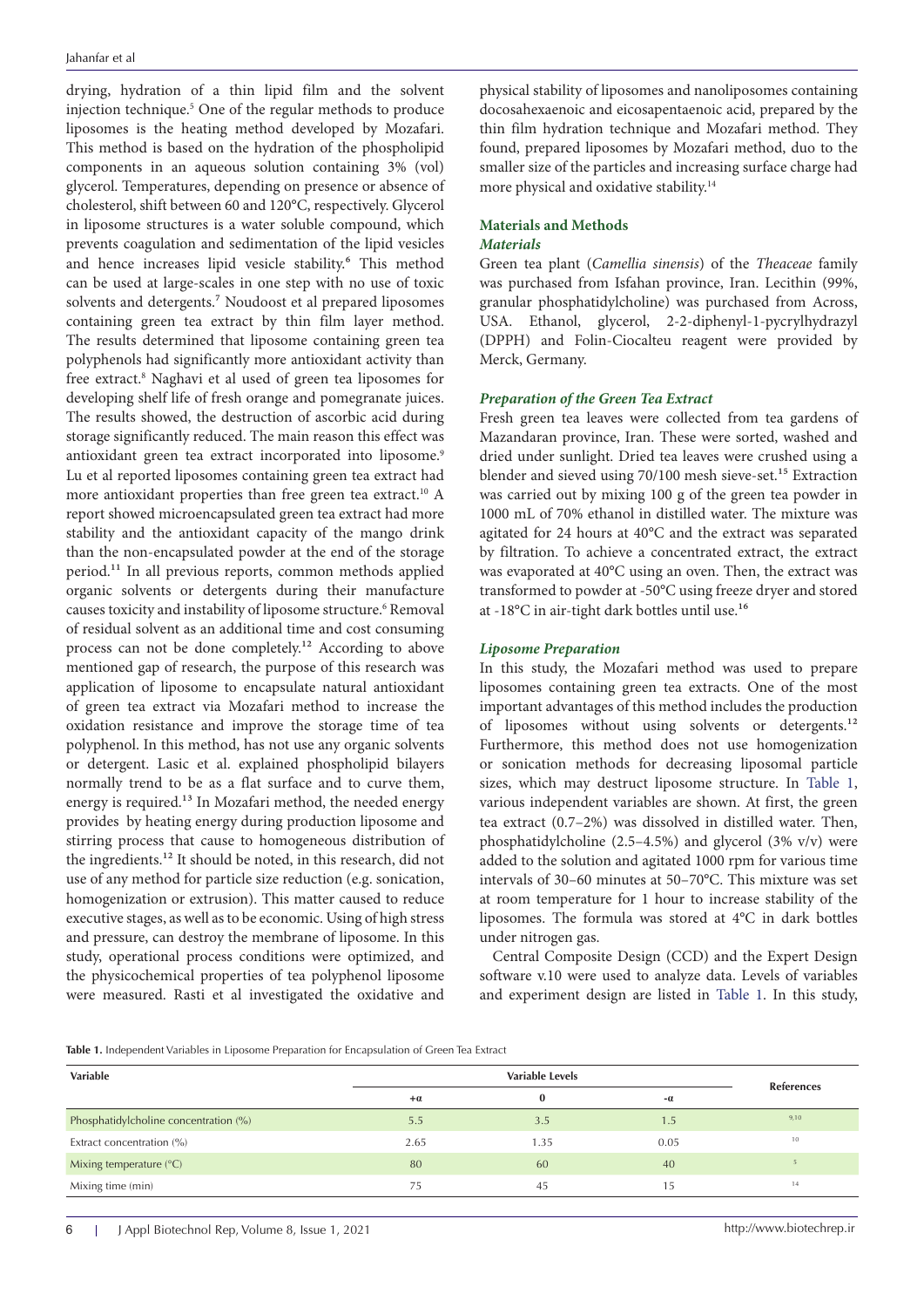three factors were used to design the experiments, including: (1) Factorial fraction design; (2) Determination of α as the distance of central point; and (3) Determination of central point.

### *Encapsulation Efficiency*

Encapsulation efficiency (EE) was reported as the ratio of encapsulated polyphenols to the total polyphenol content (TPC) expressed in percentage. To calculate EE, the liposomes with green tea extract were separated from an unencapsulated extract at 36 000 g for 30 min at 4°C using ultracentrifuge (Herolab, Hicen, Germany). This was washed with deionized water and recentrifuged. Separated liposomes were suspended in deionized water and the final volume was adjusted to 2 mL. Then, liposomal membrane was disrupted using 0.02% Triton X-100 solution. Briefly, 1 mL of Triton X-100 solution was added to 1 mL of the suspended liposomes and the encapsulated extract was released. To create uniformity of the process conditions, 1 mL of the supernatant was mixed with 1 mL of 2% Triton X-100 solution. Then, EE was calculated using the following formula<sup>17</sup>:

$$
\%EE = \frac{P}{S+P} \times 100
$$

Where, *P* was the concentration of phenolic compounds inside liposomes that was assessed after liposome disruption by Triton X-100, and *S* was the quantity of unentrapped phenolic compounds in supernatants.

#### *Assessment of Permeability*

To assess the permeability rate, EE was calculated before and after one-month storage of liposomes containg green tea extract at 4°C and permeability was calculated as follows<sup>10</sup>:

$$
\text{Permeability} = \frac{\text{EE}_\text{o} - \text{EE}_\text{3o}}{\text{EE}_\text{o}}
$$

Where,  $EE_0$  and  $EE_3$  were efficiencies of encapsulation after preparation of liposomes (day 0) and one month after storage, respectively.

#### *Particle Size Assessment*

Particle size and the polydispersity index (PDI) were assessed for optimal liposomes with the most EE after and before encapsulation of the green tea extract. These parameters were assessed using the light scattering method and Zeta-Sizer Analyzer (Horiba Scientific Instruments, SZ-100 Series, Germany). Assessments were carried out at 25°C and the medium viscosity and the angle of assesssment included 0.896 mPa.s and 90°, respectively. The instrument was able to assess the particle size in a range of 0.3 nm to 8 µm. Samples were diluted 100-folds using distilled water to prevent light scattering due to interactions between the particles.<sup>1</sup>° Assessment of Zeta Potential

Zeta potential is a physical property which shows the interaction magnitude between colloidal particles. This index is commonly used to assess colloidal system stability.<sup>1</sup>° In this study, zeta potential was assessed at 25°C using Zeta-Sizer Analyzer (Horiba Scientific Instruments, SZ-100 Series,

Germany) with an electrode voltage of 3.3 V.

#### *Assessment of Total Phenolic Content*

To assess TPC in green tea extracts, Folin-Ciocalteu assay was used. Polyphenols react with Folin-Ciocalteu reagent, forming a blue complex. Absorbance of the complex is measured at 720 nm.<sup>18</sup> Briefly, 1 ml of the extract (5 mg/ mL) was mixed with 1 ml of Folin-Ciocalteu reagent. After 1 min, 1 ml of 7.5% saturated sodium carbonate solution was added to the mixture and mixture was diluted to 10 ml using distilled water. Mixture was stored at dark for 90 minutes and then its absorbance was recorded at 720 nm using SpectroFlex spectrophotometer Model UV-6600, Germany. The TPC was assessed using calibration curve from specified concentration of gallic acid absorbance and results were reported as mg/L of gallic acid equivalents (GAE).

#### *Free Radical Scavenging Method*

To assess antioxidant activity of the green tea extract, the DPPH method was used. Mechanism of this reaction involves discoloration of a methanolic solution of DPPH. Solution was prepared by mixing 0.0025 g of DPPH with 100 mL of methanol. Then, 3.9 mL of DPPH methanolic solution were separately added to 100 µL of encapsulated and free green tea extracts. This solution was set at dark for 60 minutes and its absorbance was recorded at 517 nm using UV/ VIS spectrophotometer. The proportion of DPPH radical inhibition by the extract was calculated using the following equation:

Free radical scavenging rate (%)  $=$   $\frac{Ac - As}{A}$ *Ac*  $=\frac{Ac-As}{\sqrt{2}} \times 100$ 

## *Statistical Analysis*

Analysis of results was carried out using Design Expert software v.10. Based on previous studies, the range of the independent variables was calculated. Using the software, process conditions, including four independent variables of phosphatidylcholine concentration, green tea extract concentration, time and temperature of mixing process were optimized.

#### **Results and Discussion** *Encapsulation Efficiency*

As shown in [Table 2,](#page-3-0) EE of the encapsulated green tea was 43.51%–53.71%. Results were analyzed using the Design Expert software v.10. The regression equation was as follows:

#### $EE = +50.89 + 1.00A - 0.44B + 0.66B^2$

Analysis of EE variance is shown in [Table 3](#page-3-1). The *P* values demonstrated significant linear relationships between the independent and dependent variables. As seen in Table 3, effects of phosphatidyl choline concentration (A), extract concentration (B) and  $B^2$  were significant at  $P < 0.05$ . Various factors such as phosphatidylcholine concentration, extract concentration, temperature and process time and their effects on EE were investigated Lu et al reported EE of the encapsulated green tea extract in liposomes using thin film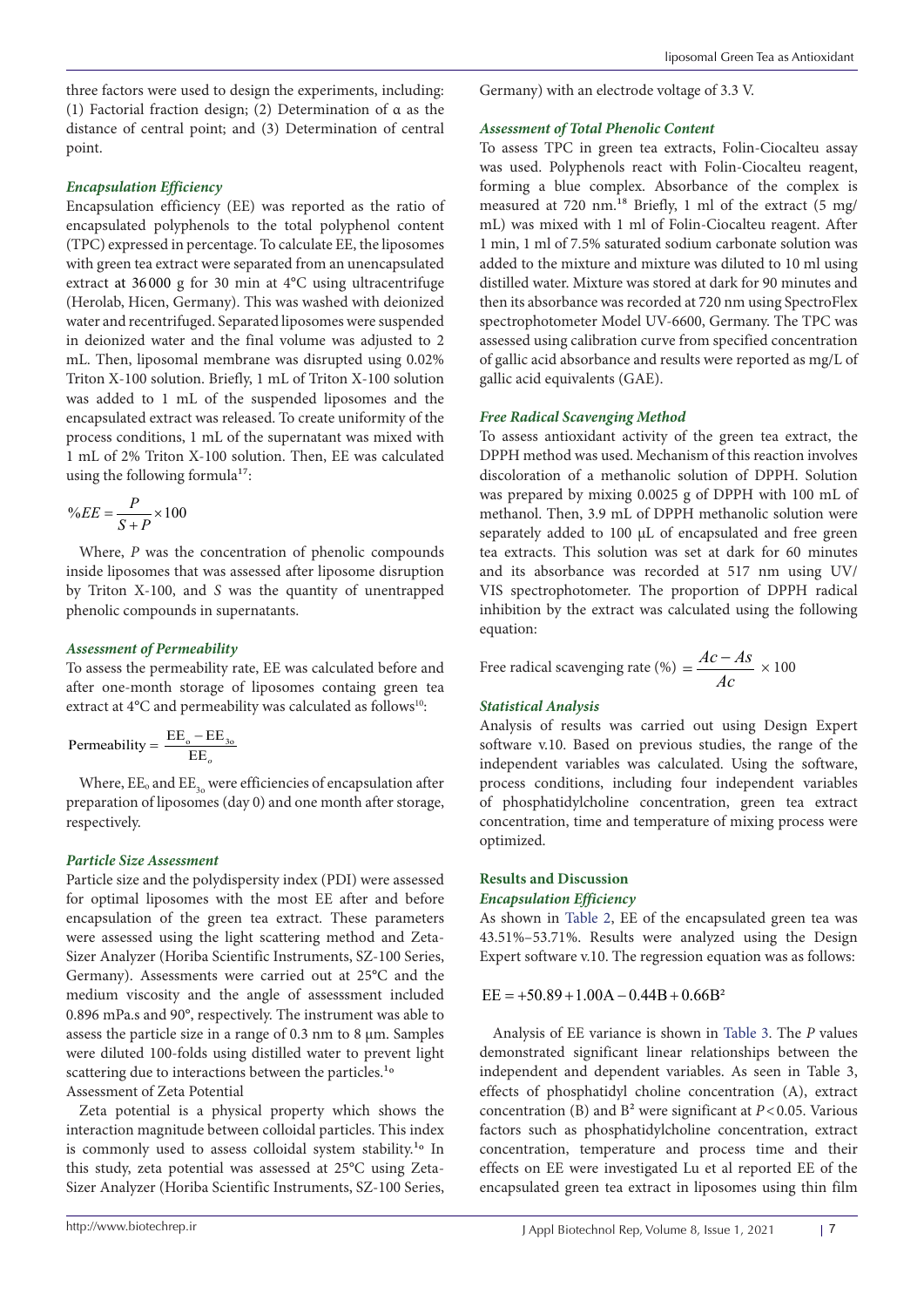<span id="page-3-0"></span>**Table 2.** The Experimental Design and Response Result

| St. Order      | A: Phosphstydil<br>Choline (%) | <b>B:</b> Extract<br>( %) | C: Temperature<br>(°C) | D: Time<br>(min) | Response 1:<br>Encapsulation Efficiency (%) | Response 2:<br>Permeability (%) |
|----------------|--------------------------------|---------------------------|------------------------|------------------|---------------------------------------------|---------------------------------|
| $\mathbf{1}$   | 2.5                            | 0.7                       | 50                     | 30               | 51.12                                       | 4.15                            |
| $\overline{2}$ | 4.5                            | 0.7                       | 50                     | 30               | 53.58                                       | 2.40                            |
| $\mathbf{3}$   | 2.5                            | 2.0                       | 50                     | 30               | 49.76                                       | 4.06                            |
| $\overline{4}$ | 4.5                            | $2.0\,$                   | $50\,$                 | $30\,$           | 43.51                                       | 3.76                            |
| 5              | $2.5\,$                        | $0.7\,$                   | 70                     | 30               | 51.50                                       | 2.26                            |
| 6              | 4.5                            | 0.7                       | 70                     | 30               | 52.23                                       | 2.90                            |
| $\overline{7}$ | 2.5                            | 2.0                       | $70\,$                 | $30\,$           | 50.04                                       | 2.00                            |
| $\, 8$         | 4.5                            | 2.0                       | 70                     | 30               | 52.43                                       | 2.10                            |
| $\,9$          | 2.5                            | $0.7\,$                   | $50\,$                 | 60               | 51.03                                       | 10.60                           |
| 10             | 4.5                            | 0.7                       | 50                     | 60               | 53.71                                       | 3.20                            |
| 11             | $2.5\,$                        | $2.0\,$                   | $50\,$                 | 60               | 50.28                                       | 2.28                            |
| 12             | 4.5                            | 2.0                       | 50                     | 60               | 54.46                                       | 6.20                            |
| 13             | 2.5                            | 0.7                       | 70                     | 60               | 51.56                                       | 1.20                            |
| 14             | 4.5                            | 0.7                       | 70                     | 60               | 52.50                                       | 2.80                            |
| 15             | $2.5\,$                        | $2.0\,$                   | $70\,$                 | 60               | 49.72                                       | 0.92                            |
| 16             | 4.5                            | 2.0                       | $70\,$                 | 60               | 52.06                                       | 3.01                            |
| 17             | 1.5                            | 1.35                      | 60                     | 45               | 48.34                                       | 1.60                            |
| 18             | 5.5                            | 1.35                      | 60                     | 45               | 52.48                                       | 3.25                            |
| 19             | $3.5\,$                        | 0.05                      | $60\,$                 | $45\,$           | 48.94                                       | 2.30                            |
| 20             | $3.5\,$                        | 2.65                      | 60                     | 45               | 50.01                                       | 1.40                            |
| 21             | 3.5                            | 1.35                      | 40                     | 45               | 50.42                                       | 6.59                            |
| 22             | 3.5                            | 1.35                      | 80                     | 45               | 51.87                                       | 1.90                            |
| 23             | 3.5                            | 1.35                      | 60                     | $15\,$           | 51.48                                       | 2.60                            |
| 24             | 3.5                            | 1.35                      | 60                     | 75               | 50.67                                       | 2.40                            |
| 25             | 3.5                            | 1.35                      | 60                     | $45\,$           | 52.22                                       | 2.60                            |
| 26             | 3.5                            | 1.35                      | 60                     | 45               | 49.42                                       | 2.60                            |
| 27             | 3.5                            | 1.35                      | $60\,$                 | $45\,$           | 50.86                                       | 1.40                            |
| 28             | $3.5\,$                        | 1.35                      | 60                     | 45               | 50.78                                       | 1.00                            |
| 29             | 3.5                            | 1.35                      | 60                     | 45               | 51.41                                       | 2.30                            |
| 30             | 3.5                            | 1.35                      | 60                     | 45               | 46.50                                       | 2.38                            |

<span id="page-3-1"></span>**Table 3.** Analysis of Variance for Encapsulation Efficiency

| Source              | Df | <b>Mean Square</b> | <b>F</b> value | <i>P</i> value (Probe $>$ F) |
|---------------------|----|--------------------|----------------|------------------------------|
| Model               | 3  | 13.75              | 37.26          | $\leq 0.0001**$              |
| Phosphatidylcholine | 1  | 24.1               | 65.29          | $0.0001**$                   |
| <b>B-Extract</b>    | 1  | 4.71               | 12.75          | $0.0014*$                    |
| B <sup>2</sup>      | 1  | 12.45              | 33.73          | $0.0001**$                   |
| Residual            | 26 | 0.37               |                |                              |
| Lack of Fit         | 21 | 0.25               | 0.3            | 0.9784                       |
| Pure Frror          | 5  | 0.86               |                |                              |
| Core Total          | 29 |                    |                |                              |

R-adjusted=0.79%, R-square=0.81%, R-prediction=0.75%. \*\**P*<0.01; \**P*<0.05.

ultrasonic dispersion technology at various ratios of extract to lecithin as 45-61.52%.<sup>10</sup>

As shown in [Figure 1,](#page-4-0) EE increased with increases in the phosphatidylcholine concentration. Moreover, EE decreased when the concentration of the green tea extract increased.

By increasing the proportion of phosphatidylcholine, more volume of the green tea extract could be incorporated into liposomes. These results were similar to the results of other studies.20 Takahashi et al prepared food material loaded liposomes using lecithin and a mechanical method. They reported that EE clearly increased with increases in lecithin concentration up to 10 weight  $\%$ .<sup>21</sup> Lu et al showed that EE increased when the ratio of tea polyphenols to lecithin shifted from 0.333:1 to 0.111:1. They investigated that whether the concentration of phosphatidylcholine decreased, the liposome vesicles available for the entrapment of tea polyphenols were limited.10 Khosravi-Darani and Khoosfi produced liposomes loaded with *Zataria multiflora* Boiss essential oil. They demonstrated that EE increased at higher phosphatidylcholine proportions.²² Naghavi et al reported that EE decreased with increases in green tea extract. By increasing the extract concentration, negative charges and repulsive forces in the system increased and hence increased the particles size and unstable liposomes.<sup>9</sup> Gülseren and Corredig showed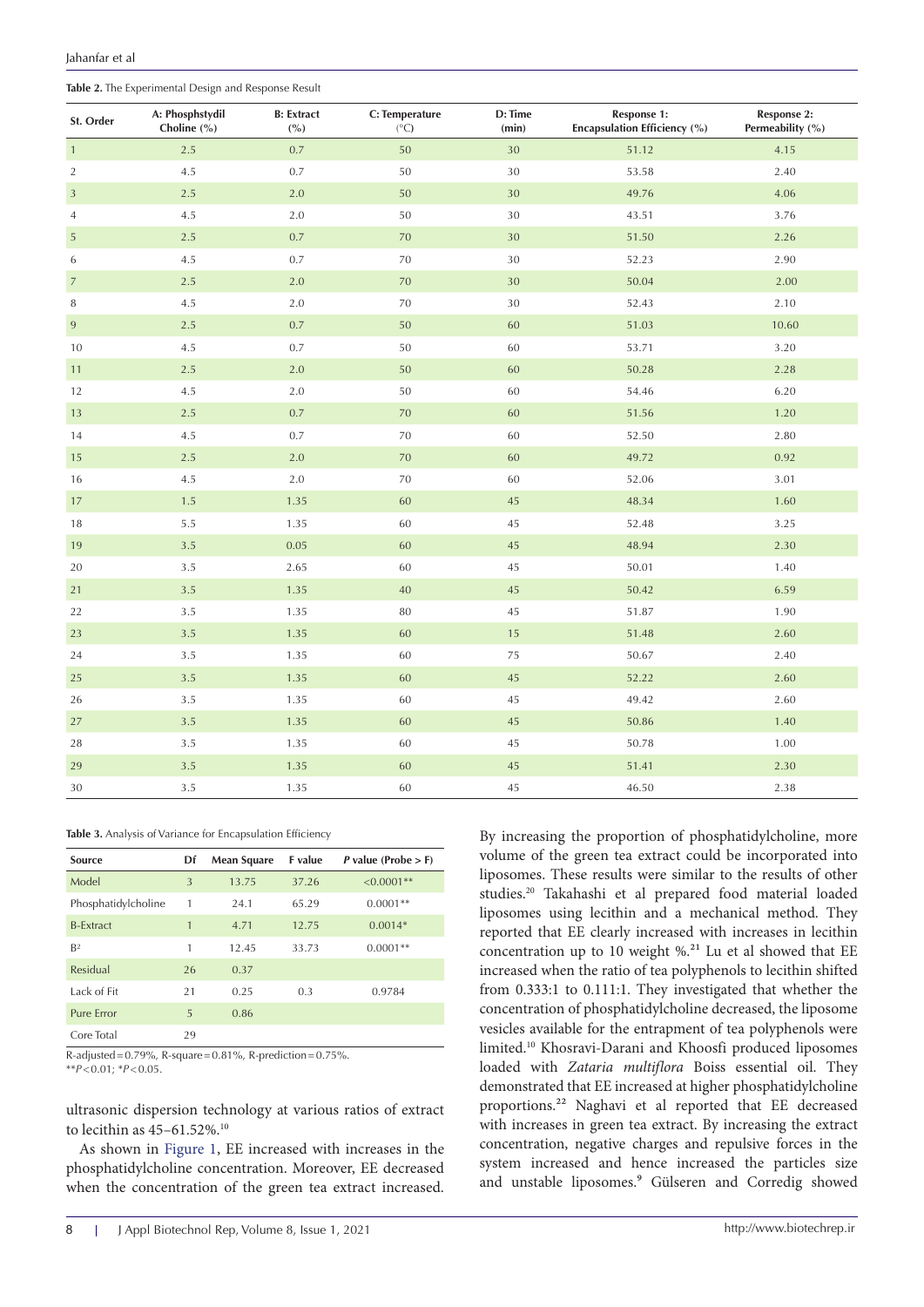<span id="page-4-0"></span>

Figure 1. Response Level Charts on the Encapsulation Efficiency; Effects of Phosphatidylcholine and Green Tea Extract Concentrations.

that EE decreased when the concentration of the extract in liposomes increased from 60 to 40%.<sup>23</sup> Nakayama et al reported that liposomes mildly leaked at low concentrations of epigallocatechin gallate and epicatechin gallate. The major reason of this effect was linked to the content of gallic acid esters, which were responsible for their bilayer affinity while polyphenols could interrupt the membranes at high concentrations.<sup>24</sup> Jaafar-Maalej et al demonstrated that concentrations of phospholipids positively affected EE. By increasing phospholipid concentration from 40 to 60 mg/mL, the proportion of EE was nearly tripled (from 5.8 to 15.6%).<sup>25</sup> Results showed that the time and temperature of liposome production period did not significantly affect EE. This could occur because the most abundant component of polyphenols in green tea is catechin family. Applied ranges of time and temperature in mixing process were not enough to play destructive roles for green tea polyphenols. Su et al reported that use of 100°C for 3 h degraded nearly 25% of the green tea catechins, while theaflavins was completely degraded. Heating at 70°C for 3 hours degraded 56% of the theaflavins, while only 29% of catechins were destroyed.<sup>26</sup>

#### *Permeability*

For the assessment of the permeability rate, EE of liposomes containing green tea extract was calculated before and after 30 days of storage. Permeability rates of various formulations are shown in Table S1 (Supplementary file 1). As seen in Table S1, the effects of phosphatidyl choline concentration (A), extract concentration (B), temperature (C), time (D), AD, BC and  $C^2$  were significant ( $P < 0.05$ ). The permeability rate is a major index to show liposome stability. In this study, the permeability rate included 0.92–10.60% after 30 days of storage at 4°C. Results were analyzed using Design Expert software v.10 and the regression equation was as follows:

Premeability =  $+2.36 + 0.74A + 0.084B - 0.83C - 0.12D + 0.66AD - 0.38BC + 0.46C^2$ 

Effects of phosphatidylcholine and time are shown in [Figure](#page-4-1) [2a.](#page-4-1) By increasing the concentration of phosphatidylcholine, the proportion of permeability gradually increased. This effect could be clearly seen as when the concentration of

phosphatidylcholine increased, the liposomal particle size increased as well, which as a result increased the permeability rate. Lu et al reported a permeability range of 0.43–0.28 after 15 and 30 days of storage at 3–5°C, respectively.

Low permeability demonstrated conditions of polyphenols in liposomes during storage, which slowly changed at low temperatures. In fact, high temperatures of storage increased the mobility phase of liposome membranes and facilitated leakage.10 Results demonstrated that the permeability rate decreased by increasing process time. When mixing time increased in liposome preparation, it possibly provided an appropriate opportunity to import phosphatidylcholine molecules to the liposome structure and hence improved stability. Figure 2b shows effects of the extract concentration and process time on permeability rate. Results showed that permeability decreased when the extract concentration in liposomes decreased. At high concentrations of the green tea extract, negative charges and repulsive forces increased and hence increased the permeability rate. This resulted instability of the liposome structure.<sup>9</sup>

Mixing temperature effects are illustrated in [Figure 2b.](#page-4-2) Data revealed that the permeability rate decreased by increasing temperature to 60°C and was then constant. The permeability

<span id="page-4-2"></span><span id="page-4-1"></span>

**Figure 2.** Response Level Charts on the Permeability of Liposomes; (a) Effects of Phosphatidylcholine Concentration and Time; (b) Effects of Extract Concentration and Process Temperature.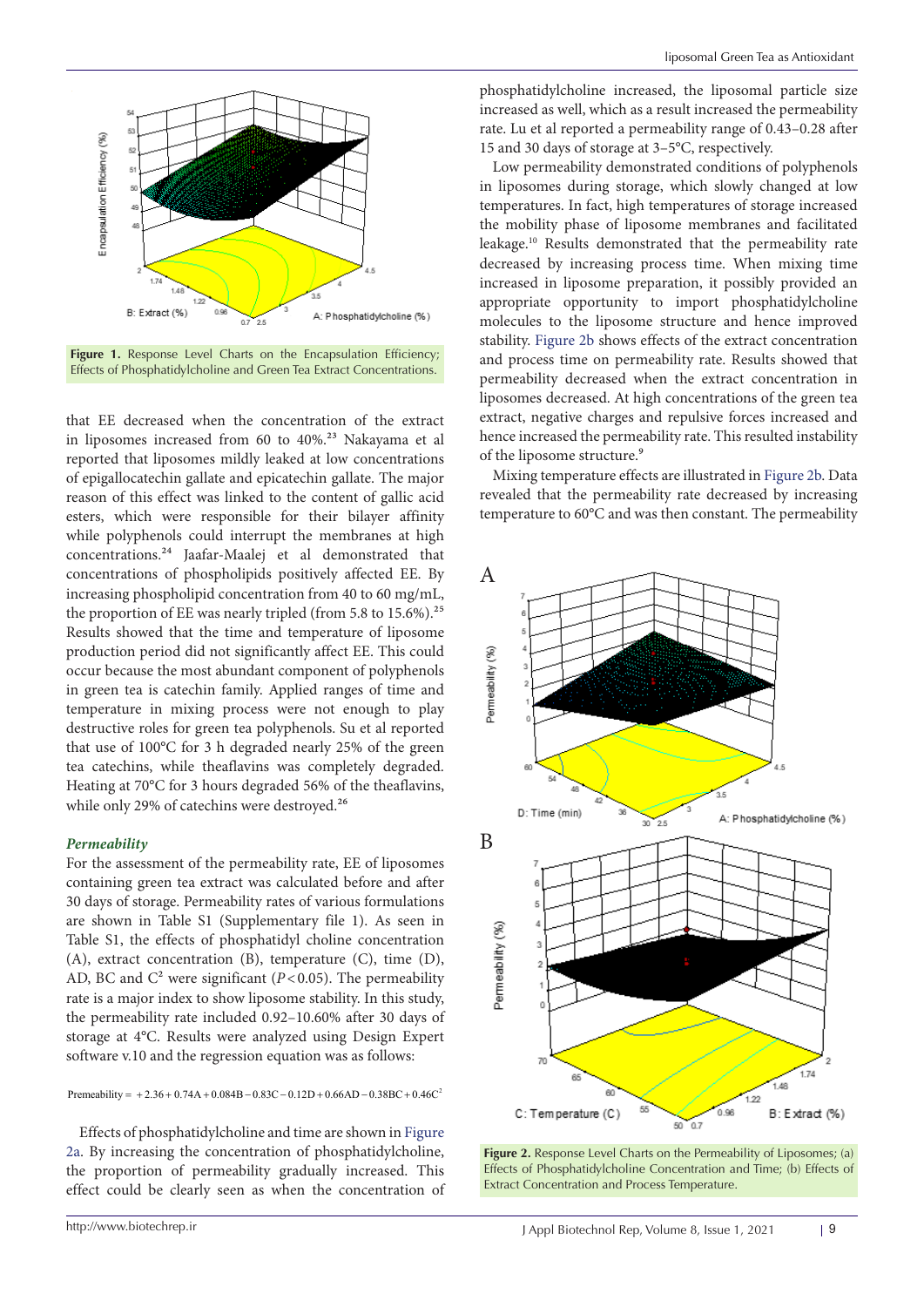rate decreased with increased process temperature in liposome production. The phospholipids constituent liposome includes a phase transition temperature. At temperatures greater than the phase transition temperature, phospholipids form a liquid crystal phase. In temperatures lower than the phase transition temperature, molecules of phospholipids form a gel phase. Soy lecithin includes a transition temperature of  $50-60^{\circ}$ C.<sup>27</sup> In general, the Mozafari method can be carried out at a range of 60-70°C.<sup>5</sup> Jahadi et al used a mixing temperature of 50-60°C to prepare liposomes.<sup>28</sup> Putri et al explained that the use of mixing temperatures greater than the phase transition temperature of phospholipids decreased the particle size and thus the permeability rate decreased.<sup>29</sup>

#### *Particle Size*

 The average particle sizes of empty and green tea loaded liposomes are shown in [Figure 3a](#page-5-0) and [3b,](#page-5-1) respectively. The average size of the empty liposomes was 265.4 nm while the average size of the green tea extract loaded liposomes was 419 nm. Results revealed that empty liposomes were smaller than liposomes with green tea extract on an average particle size. This can be justified by entering polyphenols of the green tea within the liposome bilayers.

Putri et al reported that the Mozafari method was able to produce liposomes with a mean particle size of 600 nm with no use of particle size reduction procedures.<sup>29</sup> In fact, PDI is an indicator for particle size distribution. In this study, The PDI was 0.28 and PDI <  $0.3$  showed a narrow distribution.<sup>3</sup>° Dag and Oztop reported that the average particle size of liposomes containing green tea extract was higher than that of the empty liposomes.<sup>31</sup> The results of the present study were generally similar to the results of Gibis et al. They reported that the size of the liposome particles depended on the encapsulated bioactive components. This could be

<span id="page-5-1"></span><span id="page-5-0"></span>

**Figure 3.** Particle Size in (a) Empty Liposomes; (b) Liposomes Encapsulating Green Tea Extract.

explained by hydrogen interactions between the polar head group phospholipids and phenolic compounds of the green tea extract as well as hydrophobic interactions between the fatty acid tails of lipids and further hydrophobic sections of the phenolic compounds.<sup>32</sup> Fang et al prepared tea catechin loaded liposomes using the reverse phase evaporation method. They showed that the size of the prepared liposomes varied between 100 and 700.<sup>3</sup> Lu et al reported the mean size of green tea polyphenol liposomes included 160.4 nm using ultrasound method to decrease particle sizes.<sup>1</sup>° The necessary energy to produce small liposomal particles was supplied by magnet stirrer with an agitation speed of 1000 rpm and thermal treatments.

#### *Total Polyphenolic Content*

Various methods such as boiling, heating and refluxing have been described to extract sufficient quantities of polyphenols. Several studies have demonstrated that extraction of polyphenols using high temperatures degrade polyphenols and volatile compounds. In addition, the use of high temperatures increase protein and pectin extraction of the green tea leaves and degrade the quality of the green tea extracts.<sup>33</sup> In the present study, a temperature of 40°C was used to prevent degradation of thermally unstable components. Setyopratomo used temperatures of 40, 50 and 60°C to extract polyphenols from green tea and protect its susceptible components to high temperatures.<sup>15</sup> In this study, quantities of the polyphenols in green tea samples included 164.2 mg gallic acid/g extract. However, this was different in other studies. For example, Tsai et al. reported TPC of green tea as 237 mg gallic acid/g extract.<sup>34</sup> Dag and Oztop reported polyphenols within liposomes produced by ultrasonication and microfluidization as 78.795 and 62.340 mg GAE/L sample.<sup>31</sup> Noudoost et al calculated polyphenols of green tea in nanoliposomes as 88.86 mg  $\pm$ 3.84 gallic acid/g extract.<sup>8</sup> Quantities of the polyphenols of green tea leaves could be affected by several parameters, including climate, harvest time, leaf maturity, processing method and storage temperature.<sup>35</sup> As several investigations demonstrated, quantities of the extracted polyphenols from green tea leaves ranged between 280 and 580 g/kg dry extract using various solvents.<sup>36</sup>

# *Antioxidant Activity of the Green Tea Extract using DPPH Method*

Results showed that free radical scavenging activities of the green tea extracts in free and liposomal forms included 90.6 and 93.37%, respectively, using the DPPH method. These findings were similar to findings by Zokti et al, who reported that encapsulated green tea extract included a higher antioxidant activity than that of the free green tea extract of mango drinks.<sup>11</sup> Noudoost et al described that the green tea incorporated in liposomes included more antioxidant activity, compared to that of the free green tea extract.<sup>8</sup> Khalaf et al. reported that the inhibition rate of 10 μg/mL green tea (Camellia sinensis Linn.) extract was 69.4%.<sup>37</sup> Bastos et al showed the free radical scavenging activity of ethanolic green tea extract as  $88.93 \pm 0.22$  using the DPPH method.<sup>38</sup> Dehkharghanian et al showed that the maximum antioxidant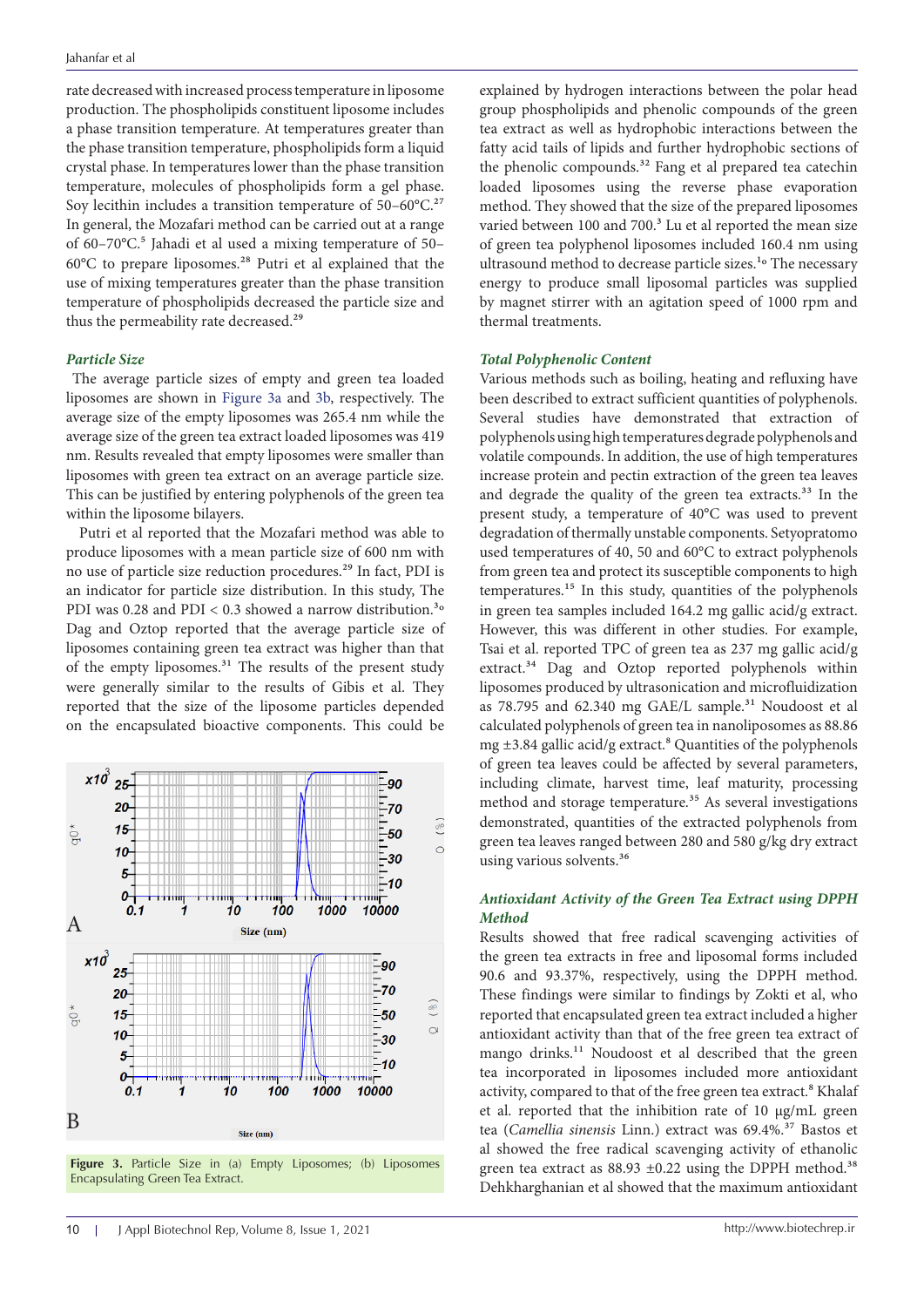activity of the green tea extract in 2 mg/mL concentration reached 90%.<sup>39</sup>

### *Z-Potential*

The Zeta potential (Z-potential) is an important index to assess surface charges of colloidal systems. Therefore, it is a useful indicator to display associations between encapsulated bioactive materials and the liposome bilayers. In this study, the Z-potential of liposomes containing green tea extract was -59.7 mV. The high value of Z-potential revealed a stability of the suspension as the charged particles repelled each other and avoided natural tendency of their aggregation.<sup>4</sup> Manosroi et al reported that liposomes containing negative charges were more stable and their leakage rate was lower than the positive liposomes.40To achieve good stabilities, it is necessary to set the Z-potential above ±30.10 In the current study, values of the Z-potential demonstrated appropriate electrostatic stabilizations for liposomes loaded with green tea extracts. In extract loaded liposomes, wide associations can be created between polyphenols in extracts and liposome bilayers. The most important bond includes hydrogen interactions between the polar moieties in extract polyphenolic components and liposome bilayers or hydrophobic bonds between the hydrophobic polyphenols and hydrophobic parts of the fatty acid tails in phospholipid molecules.<sup>32</sup> Lu et al reported Z-potentials of nanoliposomes containing green tea polyphenol as -67.2 mV. Indeed, higher values of Z-potential demonstrate higher stabilities of nanoliposome particles due to higher repulsive forces that prevent aggregation of the particles.10 Dag and Oztop reported Z-potential values of green tea extract loaded liposomes as -35 m $V<sup>31</sup>$ 

#### **Conclusions**

In this study, encapsulation of green tea extract was carried out using the Mozafari method, resulting in protective effects on antioxidant activity of the green tea polyphenols. The size of the liposomes containing green tea extract was 419 nm using no particle size reduction methods. The Z-potential was calculated as -59.7 mV, demonstrating a good stability for the production of liposomes. Furthermore, results showed that optimal conditions to achieve the most value of EE and the lowest value of permeability included 4.5% of phosphatidylcholine, 0.7% of extract concentration and 30 min and 50°C of processing time and temperature, respectively. Ranges of EE and permeability included 42–54 and 0.92–6.59, respectively. Moreover, results showed that antioxidant activity of the encapsulated green tea polyphenols was more than that of free polyphenols. These results are promising to use of green tea extracts instead of the synthetic antioxidants for example BHT in food sciences.

#### **Authors' Contributions**

All authors contributed equally to current study.

#### **Conflict of Interest Disclosures**

The authors declare that they have no conflicts of interest.

#### **Acknowledgements**

The authors are grateful to the Shahid Beheshti University of Medical

# Sciences for their finical support.

#### **Supplementary File**

Supplementary file contains Table S1.

#### **References**

- Pokorny J, Yanishlieva N, Gordon MH. Antioxidants in Food: Practical Applications. Abington Cambridge, England: Woodhead Publishing Limited; 2001.
- 2. Chan EW, Soh EY, Tie PP, Law YP. Antioxidant and antibacterial properties of green, black, and herbal teas of *Camellia sinensis*. Pharmacognosy Res. 2011;3(4):266-272. doi[:10.4103/0974-](https://doi.org/10.4103/0974-8490.89748) [8490.89748](https://doi.org/10.4103/0974-8490.89748).
- 3. Fang JY, Hung CF, Hwang TL, Huang YL. Physicochemical characteristics and in vivo deposition of liposome-encapsulated tea catechins by topical and intratumor administrations. J Drug Target. 2005;13(1):19-27. doi[:10.1080/10611860400015977.](https://doi.org/10.1080/10611860400015977)
- 4. Mozafari MR, Khosravi-Darani K, Borazan GG, Cui J, Pardakhty A, Yurdugul S. Encapsulation of food ingredients using nanoliposome technology. Int J Food Prop. 2008;11(4):833-844. doi[:10.1080/10942910701648115](https://doi.org/10.1080/10942910701648115).
- 5. Mozafari MR, Mortazavi S. Nanoliposomes: From Fundamentals to Recent Developments. Trafford Publishing; 2005.
- 6. Mozafari MR, Reed CJ, Rostron C. Cytotoxicity evaluation of anionic nanoliposomes and nanolipoplexes prepared by the heating method without employing volatile solvents and detergents. Pharmazie. 2007;62(3):205-209. doi[:10.1691/ph.2007.3.6045.](https://doi.org/10.1691/ph.2007.3.6045)
- 7. Colas JC, Shi W, Rao VS, Omri A, Mozafari MR, Singh H. Microscopical investigations of nisin-loaded nanoliposomes prepared by Mozafari method and their bacterial targeting. Micron. 2007;38(8):841-847. doi[:10.1016/j.micron.2007.06.013](https://doi.org/10.1016/j.micron.2007.06.013).
- 8. Noudoost B, Noori N, Amo Abedini G, et al. Encapsulation of green tea extract in nanoliposomes and evaluation of its antibacterial, antioxidant and prebiotic properties. J Med Plants. 2015;14(55):66-78.
- 9. Naghavi S, Peighambardoust S, Azadmard-Damirchi S, Khiabani MS. Preparation and evaluation of nanoliposomes containing green tea extract and investigating its efficacy in extending the shelf life of fresh orange and pomegranate juices. Biol Forum. 2016;8(2):73-87.
- 10. Lu Q, Li DC, Jiang JG. Preparation of a tea polyphenol nanoliposome system and its physicochemical properties. J Agric Food Chem. 2011;59(24):13004-13011. doi[:10.1021/jf203194w](https://doi.org/10.1021/jf203194w).
- 11. Zokti J, Baharin BS, Abdulkarim SM, Abas F. Microencapsulation of green tea extracts and its effects on the phys‐ico‐chemical and functional properties of mango drinks. Int J Basic Appl Sci. 2016;16(2):16-32.
- 12. Mozafari MR, Khosravi-Darani K. An overview of liposome-derived nanocarrier technologies. In: Nanomaterials and Nanosystems for Biomedical Applications. Dordrecht: Springer; 2007. p. 113-123.
- 13. Lasic DD, Joannic R, Keller BC, Frederik PM, Auvray L. Spontaneous vesiculation. Adv Colloid Interface Sci. 2001;89-90:337-349. doi[:10.1016/s0001-8686\(00\)00067-1.](https://doi.org/10.1016/s0001-8686(00)00067-1)
- 14. Rasti B, Jinap S, Mozafari MR, Yazid AM. Comparative study of the oxidative and physical stability of liposomal and nanoliposomal polyunsaturated fatty acids prepared with conventional and Mozafari methods. Food Chem. 2012;135(4):2761-2770. doi[:10.1016/j.foodchem.2012.07.016](https://doi.org/10.1016/j.foodchem.2012.07.016).
- 15. Setyopratomo P. Extraction of phenolic compounds from green tea using ethanol. ARPN J Eng Appl Sci. 2014;9(9):1516-1521.
- 16. Vuong QV, Golding JB, Stathopoulos CE, Nguyen MH, Roach PD. Optimizing conditions for the extraction of catechins from green tea using hot water. J Sep Sci. 2011;34(21):3099-3106. doi[:10.1002/jssc.201000863](https://doi.org/10.1002/jssc.201000863).
- 17. Vafabakhsh Z, Khosravi-Darani K, Khajeh K, Jahadi M, Komeili R, Mortazavian AM. Stability and catalytic kinetics of protease loaded liposomes. Biochem Eng J. 2013;72:11-17. doi[:10.1016/j.](https://doi.org/10.1016/j.bej.2012.11.018) [bej.2012.11.018](https://doi.org/10.1016/j.bej.2012.11.018).
- 18. Robert P, Gorena T, Romero N, Sepulveda E, Chavez J, Saenz C. Encapsulation of polyphenols and anthocyanins from pomegranate (*Punica granatum*) by spray drying. Int J Food Sci Technol. 2010;45(7):1386-1394. doi[:10.1111/j.1365-2621.2010.02270.x.](https://doi.org/10.1111/j.1365-2621.2010.02270.x)